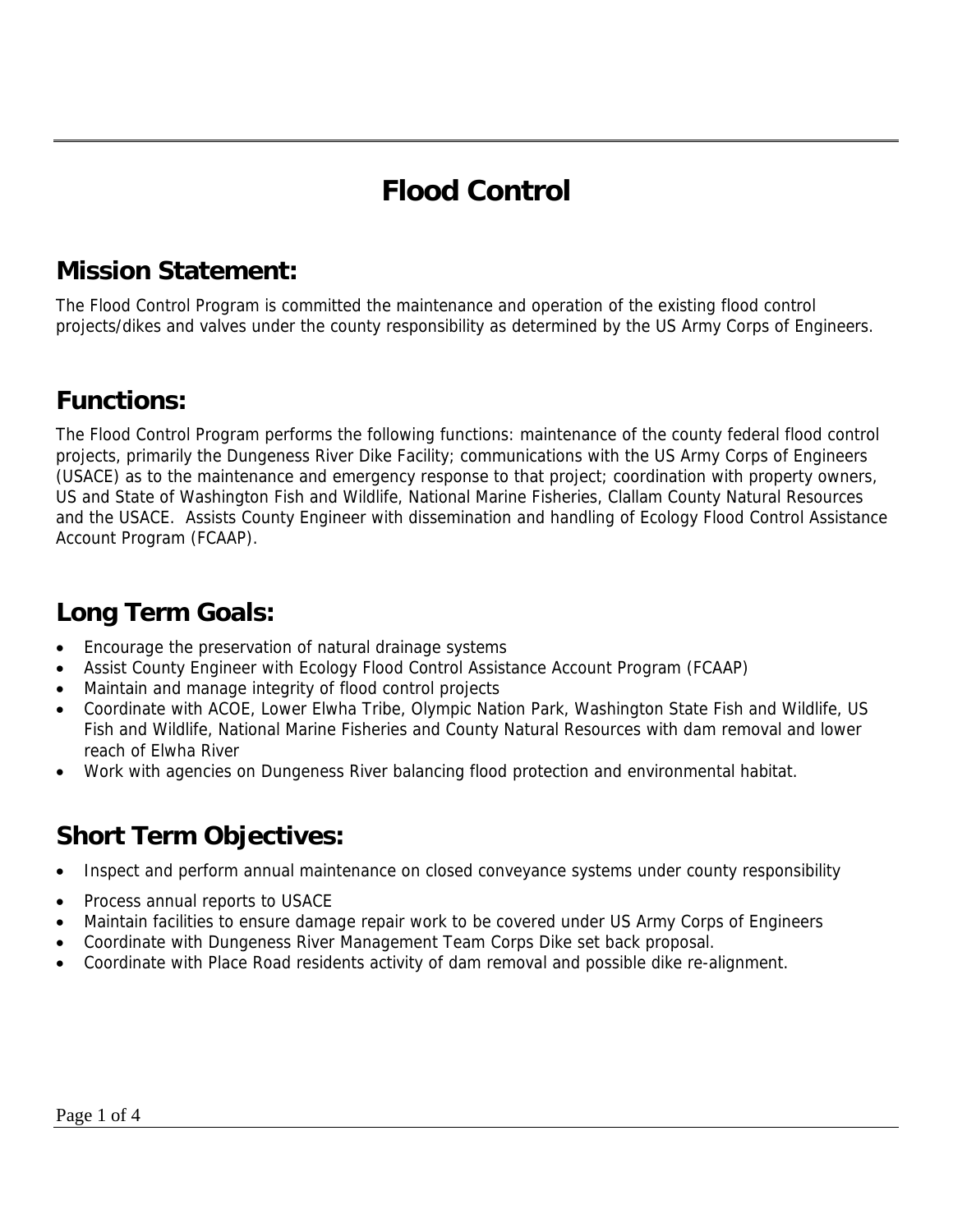# **Accomplishments in 2009:**

Participated in Dungeness Dike setback discussions, assisted in preparation of Dungeness River Flood Management Plan, conducted one Dike inspection and submitted inspection report to ACOE, worked to identify options for Place Road dike reconstruction, and responded to FEMA efforts to update FIRM maps.

# **Performance Indicators:**

|                                             | 2007 Actual | 2008 Actual | 6/30/09     | 2010        |
|---------------------------------------------|-------------|-------------|-------------|-------------|
|                                             |             |             | Actual      | Goals       |
| Receipt of inspection report by USACE       |             |             |             |             |
| No breach or overtopping of facility        | None        | None        | None        | <b>None</b> |
| No backup of stormwater by drainage devices | None        | None        | <b>None</b> | <b>None</b> |

### **Workload Indicators:**

|                                        | 2007 Actual | 2008 Actual | 6/30/09<br>Actual | 2010<br>Estimate   |
|----------------------------------------|-------------|-------------|-------------------|--------------------|
| <b>Facility inspections</b>            |             |             |                   |                    |
| Facility brushing and mowing           | Done        | Done        | Scheduled         | To be<br>Scheduled |
| Administration of project requirements | Yes         | Yes         | Yes               | Yes                |

Maintenance and exercising of 4 valves under Dungeness facility.

Maintenance of approximately 3 miles of federal levee projects.

#### **Staffing Level:**

|                             | 2007 Actual      | 2008 Actual | 6/30/09<br>Actual | 2010<br><b>Budget</b> |
|-----------------------------|------------------|-------------|-------------------|-----------------------|
| <b>Full Time Equivalent</b> | .50 <sub>1</sub> | 0.35        | 0.35              | 0.35                  |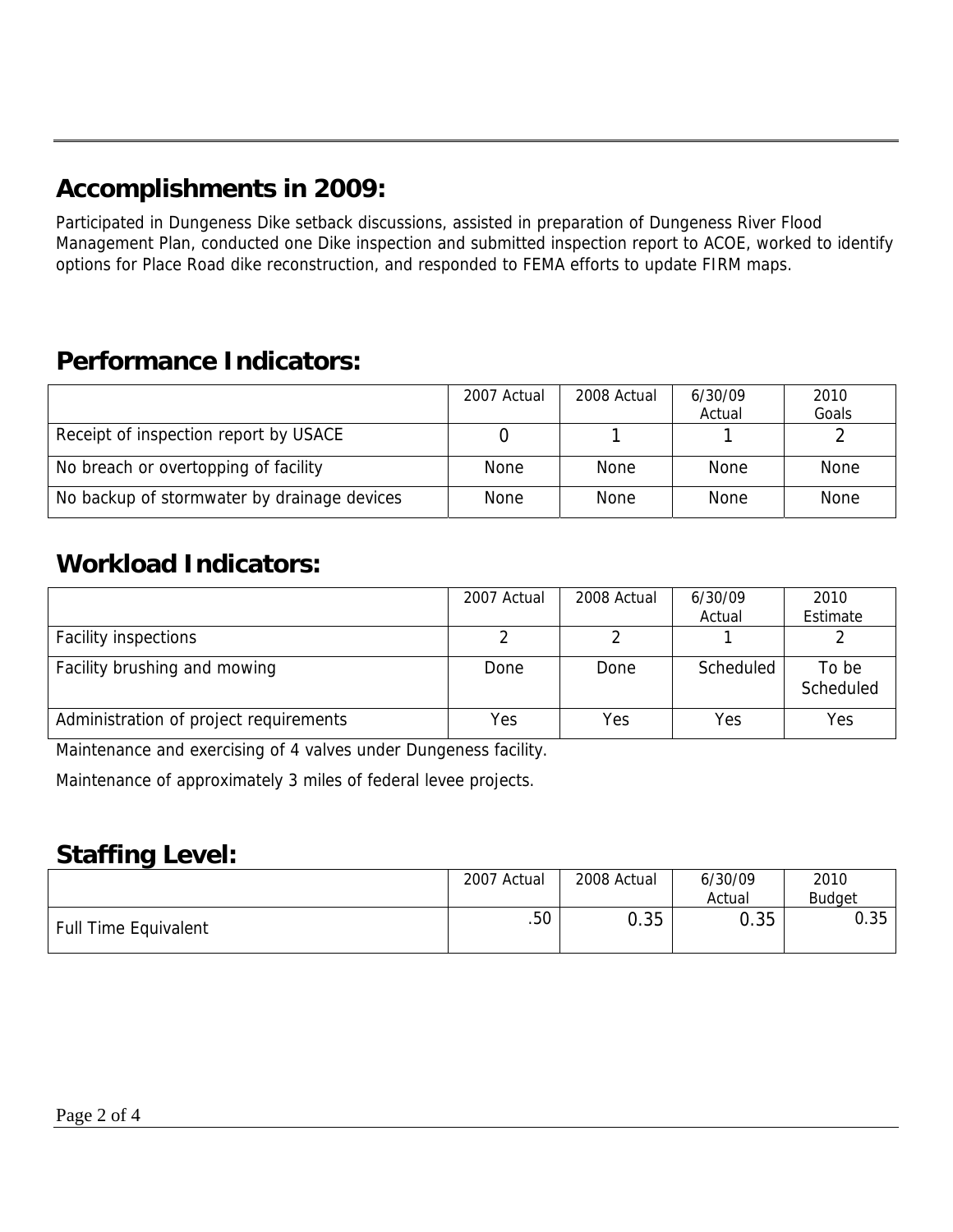# **Operating Budget**

#### **Revenues:**

|                                       | 2007           | 2008     | 6/30/09  | 2010          |
|---------------------------------------|----------------|----------|----------|---------------|
|                                       | Actual         | Actual   | Actual   | Budget        |
| <b>Beginning Fund Balance</b>         | 19,498         | 22,509   | 19,511   | 21,416        |
| Taxes                                 | $\Omega$       | 0        | 0        | $\Omega$      |
| Licenses and Permits                  | $\Omega$       | 0        | 0        | O             |
| <b>Intergovernmental Revenues</b>     | $\Omega$       | 0        | 0        | $\Omega$      |
| <b>Charges for Goods and Services</b> | $\overline{0}$ | 0        | 0        | $\Omega$      |
| <b>Miscellaneous Revenues</b>         | 1,139          | 581      | 72       | 435           |
| <b>Other Financing Sources</b>        | 5,000          | 5,000    | 10,000   | 5,000         |
| <b>General Tax Support</b>            | $\overline{0}$ | 0        | 0        | $\mathcal{O}$ |
| <b>TOTAL</b>                          | \$25,637       | \$28,090 | \$29,583 | \$26,851      |

## **Expenditures:**

|                                        | 2007<br>Actual | 2008<br>Actual | 6/30/09<br>Actual | 2010<br><b>Budget</b> |
|----------------------------------------|----------------|----------------|-------------------|-----------------------|
| Salaries and Wages                     | 1,294          | 3,327          | 1,175             | 9,101                 |
| <b>Personnel Benefits</b>              | 960            | 1,149          | 404               | 3,319                 |
| <b>Supplies</b>                        | 0              | 0              | $\overline{0}$    | 13                    |
| Services and Charges                   | $\overline{0}$ | 0              | $\Omega$          | $\Omega$              |
| Other Services and Charges             | $\overline{0}$ | $\overline{0}$ | $\overline{0}$    | 13                    |
| <b>Intergovernmental Services</b>      | $\overline{0}$ | 0              | $\Omega$          | $\Omega$              |
| <b>Interfund Payments for Services</b> | 3,771          | 4,103          | 612               | 7,202                 |
| Capital Outlay                         | 0              | 0              | $\overline{0}$    | 0                     |
| <b>Ending Fund Balance</b>             | 19,612         | 19,511         | 27,392            | 7,203                 |
| <b>TOTAL</b>                           | \$25,637       | \$28,090       | \$29,583          | \$26,851              |

\*This budget covers only inspection and reporting required by the Army Corp of Engineers agreement. Fencing, valve, major repair or maintenance is not budgeted for.